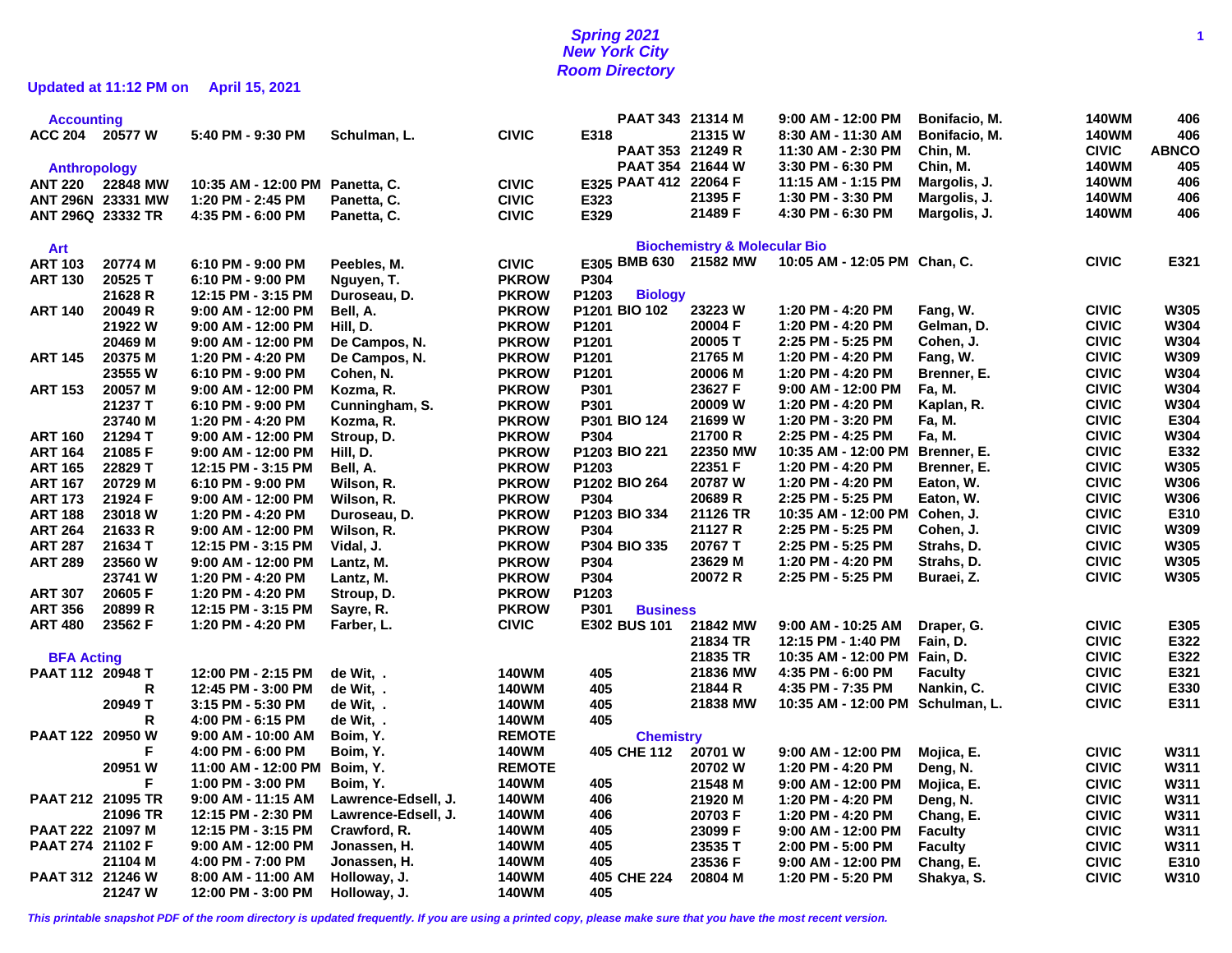# **Spring 2021 2 New York City Room Directory**

# **Updated at 11:12 PM on April 15, 2021**

|                   | 20805 M                                  | 9:00 AM - 12:40 PM                    | Shakya, S.         | <b>CIVIC</b> | W310         |                       |                                      |                                |               |              |              |
|-------------------|------------------------------------------|---------------------------------------|--------------------|--------------|--------------|-----------------------|--------------------------------------|--------------------------------|---------------|--------------|--------------|
|                   | 20806 W                                  | 9:00 AM - 12:40 PM                    | Shakya, S.         | <b>CIVIC</b> | W310         |                       | <b>Communication Studies</b>         |                                |               |              |              |
| <b>CHE 302</b>    | 20042 R                                  | 12:15 PM - 3:15 PM                    | Athanasopoulos, D. | <b>CIVIC</b> |              | W302 COS 111          | 21930 TR                             | 10:35 AM - 12:00 PM            | Paul, A.      | <b>CIVIC</b> | <b>LHN</b>   |
| <b>CHE 326</b>    | 21539 T                                  | 3:20 PM - 6:00 PM                     | Chan, C.           | <b>CIVIC</b> |              | <b>W312 COS 214</b>   | 21937 M                              | 5:40 PM - 8:30 PM              | Paul, A.      | <b>CIVIC</b> | E329         |
| <b>CHE 330</b>    | 21483 F                                  | $9:00$ AM - 12:00 PM                  | Upmacis, R.        | <b>CIVIC</b> |              | E311 COS 310          | 23862 TR                             | 12:15 PM - 1:40 PM             | Paul, A.      | <b>CIVIC</b> | E320         |
|                   | 21485 F                                  | 1:20 PM - 5:20 PM                     | Upmacis, R.        | <b>CIVIC</b> |              | W312 COS 341          | 21945 T                              | 12:15 PM - 3:15 PM             | Min, S.       | <b>CIVIC</b> | E307         |
| <b>CHE 331</b>    | 20880 M                                  | 5:40 PM - 9:30 PM                     | Mojica, E.         | <b>CIVIC</b> | W313         |                       |                                      |                                |               |              |              |
|                   |                                          |                                       |                    |              |              |                       | <b>Communications</b>                |                                |               |              |              |
|                   | <b>Commercial Dance</b>                  |                                       |                    |              |              | COM 200 20865 TR      |                                      | 1:50 PM - 3:15 PM              | Parisi, B.    | <b>CIVIC</b> | E320         |
| PACD 103 21105 F  |                                          | 4:00 PM - 5:30 PM                     | Hoak, M.           | 140WM        |              | 102 COM 396S 22727 TR |                                      | 1:50 PM - 3:15 PM              | Paul, A.      | <b>CIVIC</b> | E317         |
| PACD 105 20963 M  |                                          | 1:00 PM - 2:00 PM                     | Wildish, K.        | <b>140WM</b> |              |                       |                                      |                                |               |              |              |
|                   | TWR                                      | 1:00 PM - 2:30 PM                     | Wildish, K.        | 140WM        | 101          |                       |                                      |                                |               |              |              |
|                   | 20964 M                                  | 1:00 PM - 2:00 PM                     | Ford. J.           | 140WM        |              |                       | <b>Computer Information Systems</b>  |                                |               |              | W205         |
|                   |                                          | TWR 1:00 PM - 2:30 PM                 | Ford, J.           | <b>140WM</b> | 102          | <b>CIS 101</b>        | 20091 M                              | 7:55 AM - 9:55 AM              | Virgona, T.   | <b>CIVIC</b> |              |
| PACD 106 22744 M  |                                          | 3:00 PM - 4:30 PM                     | Damiani, A.        | <b>140WM</b> | 101          |                       | 20477 M                              | 10:05 AM - 12:05 PM            | Saccente, V.  | <b>CIVIC</b> | E310<br>W205 |
|                   | <b>PACD 107 20968 TWR</b>                | 1:00 PM - 2:30 PM                     | Duvall, J.         | <b>140WM</b> |              |                       | 20593 M                              | 1:20 PM - 3:20 PM              | LNU, K.       | <b>CIVIC</b> |              |
|                   | F.                                       | 1:55 PM - 2:55 PM                     | Duvall, J.         | <b>140WM</b> |              |                       | 20092 T                              | 10:05 AM - 12:05 PM            | Nomee, J.     | <b>CIVIC</b> | <b>W206</b>  |
|                   | <b>20969 TWR</b>                         | 1:00 PM - 2:30 PM                     | Gaul, L.           | <b>140WM</b> |              |                       | 20094 W                              | 3:30 PM - 5:30 PM              | LNU, K.       | <b>CIVIC</b> | W205         |
|                   | F                                        | 1:55 PM - 2:40 PM                     | Gaul, L.           | <b>140WM</b> |              |                       | 20878 M                              | 6:10 PM - 8:10 PM              | Saccente, V.  | <b>CIVIC</b> | <b>LHN</b>   |
|                   |                                          |                                       |                    |              | 101          | CIS 102W 20484 W      |                                      | 3:30 PM - 5:30 PM              | Lewis, N.     | <b>CIVIC</b> | E315         |
|                   |                                          | PACD 199 20985 MTWR 6:00 PM - 9:00 PM | Jovovich, S.       | <b>140WM</b> |              |                       | 22163 R                              | 3:30 PM - 5:30 PM              | Lewis, N.     | <b>CIVIC</b> | <b>W206</b>  |
| PACD 205 21000 M  |                                          | 1:00 PM - 2:00 PM                     | Jovovich, S.       | 80GRN        | <b>STDA</b>  |                       |                                      |                                |               |              |              |
|                   |                                          | TWR 1:00 PM - 2:30 PM                 | Jovovich, S.       | 80GRN        | <b>STDA</b>  |                       | <b>Computer Information Techniqv</b> |                                |               |              |              |
|                   | 21766 M                                  | 1:00 PM - 2:00 PM                     | Cusumano, M.       | 80GRN        |              | STDB CIT 231          | 20707 MW                             | 10:05 AM - 12:05 PM Nomee, J.  |               | <b>CIVIC</b> | E315         |
|                   |                                          | TWR 1:00 PM - 2:30 PM                 | Cusumano, M.       | 80GRN        | <b>STDB</b>  |                       |                                      |                                |               |              |              |
| PACD 207 20967 T  |                                          | 1:00 PM - 2:30 PM                     | Cox, V.            | <b>CIVIC</b> | <b>ABNCO</b> |                       | <b>Computer Science</b>              |                                |               |              |              |
|                   | <b>WR</b>                                | 1:00 PM - 2:30 PM                     | Cox, V.            | <b>PKROW</b> |              | P1003 CS 113          | 21073 MW                             | 10:05 AM - 12:05 PM Parisi, F. |               | <b>CIVIC</b> | E323         |
|                   | F.                                       | 1:55 PM - 2:55 PM                     | Cox, V.            | <b>140WM</b> | 102          |                       | 23236 TR                             | 6:10 PM - 8:10 PM              | Johnson. R.   | <b>CIVIC</b> | E311         |
|                   | 21106 TW                                 | 1:00 PM - 2:30 PM                     | Caspary, D.        | <b>CIVIC</b> | W206C CS 121 |                       | 20099 WF                             | 1:20 PM - 3:20 PM              | LNU.K.        | <b>CIVIC</b> | E331         |
|                   | R                                        | 1:00 PM - 2:30 PM                     | Caspary, D.        | <b>CIVIC</b> | <b>SLBBY</b> |                       | 21443 TR                             | 12:15 PM - 2:15 PM             | Guida, C.     | <b>163WM</b> | 236          |
|                   | F                                        | 1:55 PM - 2:55 PM                     | Caspary, D.        | <b>140WM</b> |              | 101 CS 122            | 20100 TR                             | 10:05 AM - 12:05 PM            | Shan, J.      | <b>CIVIC</b> | E315         |
| PACD 208 22554 TR |                                          | 3:30 PM - 5:00 PM                     | Ho, V.             | <b>CIVIC</b> | <b>GYM</b>   |                       | 20971 TR                             | 12:15 PM - 2:15 PM             | Gandhi, D.    | <b>CIVIC</b> | E315         |
|                   | PACD 209 22745 MW                        | 10:30 AM - 12:00 PM                   | Lemenager, N.      | 140WM        |              | 102 CS 232            | 20102 MW                             | 3:30 PM - 5:30 PM              | Yuan, J.      | <b>CIVIC</b> | E309         |
|                   | 22746 MW                                 | 10:30 AM - 12:00 PM                   | Jovovich, S.       | <b>140WM</b> | 101          |                       | 22143 MW                             | 1:20 PM - 3:20 PM              | Joseph, A.    | <b>CIVIC</b> | E307         |
| PACD 227 20982 TR |                                          | 9:05 AM - 10:35 AM                    | Damiani, A.        | <b>140WM</b> |              | 101 CS 241            | 21301 TR                             | 10:05 AM - 12:05 PM            | Mann, K.      | <b>163WM</b> | 236          |
|                   | 22505 TR                                 | 9:05 AM - 10:35 AM                    | Hendricks, J.      | <b>140WM</b> |              | 102 CS 242            | 21720 MW                             | 1:20 PM - 3:20 PM              | Mosteiro, M.  | <b>CIVIC</b> | E321         |
| PACD 306 23698 W  |                                          | 1:30 PM - 2:30 PM                     | <b>Faculty</b>     | <b>CIVIC</b> |              | <b>GYM CS 312</b>     | 20104 TR                             | 1:50 PM - 3:15 PM              | Edeki, C.     | <b>CIVIC</b> | E302         |
|                   | F.                                       | 1:00 PM - 2:30 PM                     | Faculty            | <b>CIVIC</b> |              | GYM CS 374            | 22053 S                              | $9:00$ AM - 12:00 PM           | Scharff, C.   | <b>CIVIC</b> | E319         |
| PACD 407 22754 TR |                                          | 10:45 AM - 12:10 PM                   | Evans, H.          | <b>140WM</b> |              | <b>CS 389</b>         | 21042 MW                             | 1:20 PM - 3:20 PM              | Scharff, C.   | <b>CIVIC</b> | E322         |
|                   | F.                                       | 10:45 AM - 12:10 PM Evans, H.         |                    | <b>140WM</b> | 101          | <b>CS 395</b>         | 22812W                               | 3:30 PM - 5:30 PM              | Parisi, F.    | <b>CIVIC</b> | E313         |
|                   | 23702 F                                  | 10:45 AM - 12:10 PM Bland, S.         |                    | <b>140WM</b> |              | 102 CS 488            | 20882 TR                             | 12:15 PM - 2:15 PM             | Yuan, J.      | <b>CIVIC</b> | <b>STWST</b> |
| PACD 475 21977 T  |                                          | 1:00 PM - 2:30 PM                     | Cates, A.          | <b>140WM</b> |              | <b>CS 502</b>         | 20897 TR                             | 6:10 PM - 9:00 PM              | Chin, J.      | <b>163WM</b> | 236          |
| PACD 499 20984 F  |                                          | 3:00 PM - 4:30 PM                     | Gaul, L.           | <b>CIVIC</b> |              | <b>CS 504</b>         | 20820 TR                             | 6:10 PM - 9:00 PM              | Chin, J.      | <b>163WM</b> | 236          |
|                   | 21978 F                                  | 3:00 PM - 4:30 PM                     | Jovovich, S.       | <b>140WM</b> | 101          | <b>CS 506</b>         | 20821 W                              | 6:10 PM - 9:00 PM              | Mustafa, S.   | <b>163WM</b> | 1425         |
|                   |                                          |                                       |                    |              |              | <b>CS 608</b>         | 21464 W                              | 6:10 PM - 9:00 PM              | Mosteiro, M.  | <b>163WM</b> | 1420         |
|                   | <b>Commnctn Sciences &amp; Disorders</b> |                                       |                    |              |              |                       | 22137 M                              | 6:10 PM - 9:00 PM              | Cha, S.       | <b>CIVIC</b> | E326         |
| <b>CSD 223</b>    | 21996 R                                  | 12:15 PM - 3:15 PM                    | Karthikeyan, S.    | <b>CIVIC</b> |              | E304 CS 610           | 20928 M                              | 6:10 PM - 9:00 PM              | Badii, M.     | 163WM        | 1410         |
| <b>CSD 256</b>    | 20394 M                                  | 4:35 PM - 7:35 PM                     | Karthikeyan, S.    | <b>CIVIC</b> | E314         |                       | 21535 R                              |                                |               | <b>CIVIC</b> | E331         |
| <b>CSD 356</b>    | 20585 MW                                 | 1:20 PM - 2:45 PM                     | Berg, A.           | <b>CIVIC</b> |              | E332 CS 612           |                                      | 6:10 PM - 9:00 PM              | Simo, A.      |              |              |
| <b>CSD 371</b>    | 20401 R                                  | 4:35 PM - 7:35 PM                     | Fitzpatrick, B.    | <b>CIVIC</b> |              | <b>LHN CS 623</b>     | 21529 F                              | 6:10 PM - 9:00 PM              | Tao, L.       | <b>CIVIC</b> | <b>LHW</b>   |
| <b>CSD 372</b>    | 21689 M                                  | 9:00 AM - 12:00 PM                    | Berg, A.           | <b>CIVIC</b> | E327         |                       | 21078 M                              | 6:10 PM - 9:00 PM              | Buttigieg, W. | <b>163WM</b> | 1425         |
|                   |                                          |                                       |                    |              |              |                       |                                      |                                |               |              |              |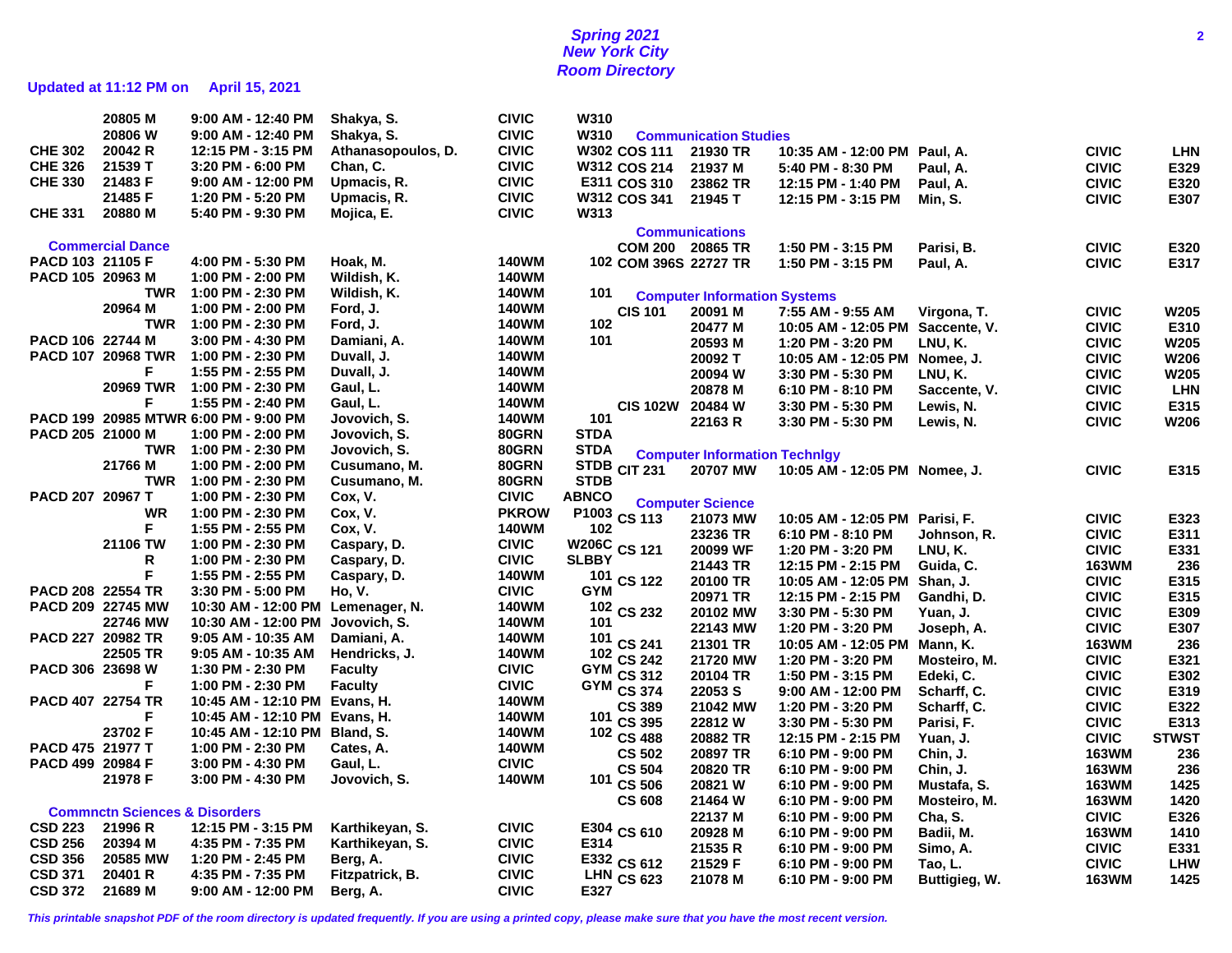## **Spring 2021 3 New York City Room Directory**

# **Updated at 11:12 PM on April 15, 2021**

| <b>CS 632M</b>       | 23764 T                              | 6:10 PM - 9:00 PM                | Cha, S.                 | <b>CIVIC</b> | E304<br><b>Education</b> |                                |                                   |                |              |              |
|----------------------|--------------------------------------|----------------------------------|-------------------------|--------------|--------------------------|--------------------------------|-----------------------------------|----------------|--------------|--------------|
| <b>CS 632P</b>       | 23765 W                              | 6:10 PM - 9:00 PM                | Sarbanes, A.            | <b>CIVIC</b> | E305 ED 556B             | 22110 T                        | 4:35 PM - 7:35 PM                 | Darbes, T.     | <b>CIVIC</b> | E309         |
| <b>CS 633</b>        | 21769 S                              | 1:00 PM - 4:00 PM                | Strobel, M.             | <b>CIVIC</b> | E316 ED 704              | 23148 M                        | 5:40 PM - 7:30 PM                 | Plotka, R.     | <b>163WM</b> | 1515         |
| <b>CS 634</b>        | 20851 M                              | 6:10 PM - 9:00 PM                | Joseph, A.              | <b>CIVIC</b> | E323 ED 709              | 23757 M                        | 5:40 PM - 7:30 PM                 | Calabro, M.    | <b>CIVIC</b> | E331         |
| <b>CS 637</b>        | 21227 W                              | 6:10 PM - 9:00 PM                | Johnson, R.             | <b>163WM</b> | 1410                     | 21770 M                        | 7:40 PM - 9:30 PM                 | Calabro, M.    | <b>163WM</b> | 2025         |
| <b>CS 639</b>        | 22054 S                              | 9:00 AM - 12:00 PM               | Scharff, C.             | <b>CIVIC</b> | E319 ED 710              | 23190 M                        | 7:40 PM - 9:35 PM                 | Plotka, R.     | <b>163WM</b> | 1525         |
| <b>CS 641</b>        | 21228 R                              | 6:10 PM - 9:00 PM                | Sahakian, H.            | <b>163WM</b> | 1420                     |                                |                                   |                |              |              |
|                      |                                      |                                  |                         | <b>CIVIC</b> |                          |                                |                                   |                |              |              |
|                      | 21500 F                              | 6:10 PM - 9:00 PM                | Miraj, L.               |              | E324                     | <b>Educational Studies</b>     |                                   |                |              |              |
| <b>CS 660</b>        | 21749 M                              | 6:10 PM - 9:00 PM                | Parisi, F.              | <b>CIVIC</b> | E322 EDU 696E 23067 R    |                                | 4:35 PM - 7:35 PM                 | Birney, L.     | <b>CIVIC</b> | E310         |
| <b>CS 662</b>        | 22086 T                              | 6:10 PM - 9:00 PM                | Barabasi, I.            | <b>CIVIC</b> | <b>Y22</b>               |                                |                                   |                |              |              |
| <b>CS 666</b>        | 22574 M                              | 6:10 PM - 9:00 PM                | Barabasi, I.            | <b>CIVIC</b> | E307<br><b>English</b>   |                                |                                   |                |              |              |
| <b>CS 668</b>        | 22099 R                              | 4:35 PM - 7:35 PM                | Scharff, C.             | <b>CIVIC</b> | E314 ENG 040             | 20786 F                        | 1:20 PM - 4:20 PM                 | <b>Faculty</b> | <b>CIVIC</b> | E324         |
| <b>CS 671</b>        | 23023 R                              | 12:15 PM - 3:15 PM               | Shan, J.                | <b>CIVIC</b> | E332                     | 20872 F                        | 9:00 AM - 12:00 PM                | <b>Faculty</b> | <b>CIVIC</b> | E332         |
| <b>CS 675</b>        | 23766 F                              | 6:10 PM - 9:00 PM                | Sarbanes, A.            | <b>CIVIC</b> | LHN ENG 110              | 22161 TR                       | 4:35 PM - 6:00 PM                 | Cutrera, R.    | <b>CIVIC</b> | E326         |
| <b>CS 676</b>        | 23767 R                              | 6:10 PM - 9:00 PM                | Cha, S.                 | <b>CIVIC</b> | E305 ENG 120             | 20758 TR                       | 10:05 AM - 12:05 PM Fung-Ross, L. |                | <b>CIVIC</b> | E308         |
| <b>CS 691</b>        | 21658 T                              | 6:10 PM - 9:00 PM                | Chernak, Y.             | <b>CIVIC</b> | E322                     | 23574 MW                       | 3:30 PM - 5:30 PM                 | Arike, A.      | <b>CIVIC</b> | E326         |
| <b>CS 692</b>        | 21229 T                              | 6:10 PM - 9:00 PM                | Wong, H.                | <b>163WM</b> | 1425                     | 20139 WF                       | 1:20 PM - 3:20 PM                 | Arike, A.      | <b>CIVIC</b> | E326         |
|                      | 21551 F                              | 6:10 PM - 9:00 PM                | Chernak, Y.             | <b>163WM</b> | 1420                     | 20765 TR                       | 10:05 AM - 12:05 PM Janken, E.    |                | <b>CIVIC</b> | E331         |
| <b>CS 701</b>        | 22415 T                              | 6:10 PM - 9:00 PM                | Mosteiro, M.            | <b>CIVIC</b> | E328                     | 20538 TR                       | 10:05 AM - 12:05 PM               | Lowenheim, G.  | <b>CIVIC</b> | E320         |
| <b>CS 727</b>        | 23768 W                              | 1:20 PM - 4:20 PM                | Benjamin, D.            | <b>CIVIC</b> | E311                     | 21181 WF                       | 3:30 PM - 5:30 PM                 |                | <b>CIVIC</b> | E325         |
| <b>CS 801</b>        | 21363 T                              | 6:10 PM - 9:00 PM                | Mosteiro, M.            | <b>CIVIC</b> | E328                     |                                |                                   | Miller, L.     |              |              |
| <b>CS 802</b>        | 21594 T                              | 3:30 PM - 5:30 PM                | Genc, Y.                | <b>CIVIC</b> | E315                     | 21573W                         | 6:10 PM - 10:00 PM                | Janken, E.     | <b>CIVIC</b> | E317         |
| <b>CS 827</b>        | 22106 W                              |                                  |                         | <b>163WM</b> |                          | 22582 MW                       | 10:05 AM - 12:05 PM               | Campanioni, C. | <b>CIVIC</b> | E324         |
|                      |                                      | 1:20 PM - 4:20 PM                | Benjamin, D.            |              | 236 ENG 201              | 20518 MW                       | 9:00 AM - 10:25 AM                | Bookman, S.    | <b>CIVIC</b> | E304         |
|                      |                                      |                                  |                         |              |                          | 20154 T                        | 12:15 PM - 3:15 PM                | Roberts, B.    | <b>CIVIC</b> | E332         |
|                      | <b>Criminal Justice</b>              |                                  |                         |              |                          | 20153 TR                       | 9:00 AM - 10:25 AM                | Bookman, S.    | <b>CIVIC</b> | E317         |
| <b>CRJ 150</b>       | 21220 M                              | 1:20 PM - 4:20 PM                | Collica-Cox, K.         | <b>CIVIC</b> | <b>LHW</b>               | 20158 TR                       | 4:35 PM - 6:00 PM                 | Crawford, G.   | <b>CIVIC</b> | E322         |
| <b>CRJ 252</b>       | 20113 R                              | 4:35 PM - 7:35 PM                | Mulcahy, D.             | <b>CIVIC</b> | E307                     | 20155 WF                       | 10:35 AM - 12:00 PM Helmreich, J. |                | <b>163WM</b> | 1420         |
| <b>CRJ 255</b>       | 21673 TR                             | 10:35 AM - 12:00 PM Long, D.     |                         | <b>CIVIC</b> | E307 ENG 223             | 21975 R                        | 12:15 PM - 3:15 PM                | Campanioni, C. | <b>CIVIC</b> | E326         |
| <b>CRJ 305</b>       | 20320 W                              | $9:00$ AM - 12:00 PM             | Long, D.                | <b>CIVIC</b> | E326 ENG 310             | 21955 MW                       | 10:35 AM - 12:00 PM Marshall, J.  |                | <b>CIVIC</b> | E316         |
| <b>CRJ 346</b>       | 20116 T                              | 6:10 PM - 9:00 PM                | Mulcahy, D.             | <b>CIVIC</b> | <b>LHN</b>               |                                |                                   |                |              |              |
|                      |                                      |                                  |                         |              |                          | <b>Environmental Science</b>   |                                   |                |              |              |
| <b>Cybersecurity</b> |                                      |                                  |                         |              | <b>ENS 202</b>           | 23803 MW                       | 1:20 PM - 2:45 PM                 | Palta, M.      | <b>CIVIC</b> | E325         |
| <b>CYB 623</b>       | 23838 F                              | 3:10 PM - 6:00 PM                | Chen, L.                | <b>CIVIC</b> | E313                     | 23804 R                        | 2:25 PM - 5:25 PM                 | Palta, M.      | <b>CIVIC</b> | W311         |
| <b>CYB 625</b>       | 23833 F                              | 6:10 PM - 9:00 PM                | Nassar, N.              | <b>CIVIC</b> | E313                     |                                |                                   |                |              |              |
|                      |                                      |                                  |                         |              |                          |                                |                                   |                |              |              |
|                      |                                      |                                  |                         |              |                          | <b>Environmental Studies</b>   |                                   |                |              |              |
|                      | <b>Doctoral Professional Studies</b> |                                  |                         |              | <b>ENV 110</b>           | 22953 MW                       | 10:35 AM - 12:00 PM Barton, S.    |                | <b>CIVIC</b> | E320         |
| <b>DPS 840</b>       | 20705 F                              | 1:00 PM - 5:00 PM                | Gopalakrishna, P.       | <b>163WM</b> | 1535 ENV 205             | 23511 MW                       | 10:35 AM - 12:00 PM Morreale, J.  |                | <b>CIVIC</b> | E307         |
|                      |                                      |                                  |                         |              | <b>ENV 265</b>           | 22946 TR                       | 4:35 PM - 6:00 PM                 | Toomey, A.     | <b>CIVIC</b> | E319         |
| <b>Economics</b>     |                                      |                                  |                         |              |                          |                                |                                   |                |              |              |
| <b>ECO 105</b>       | 21650 T                              | 6:10 PM - 9:00 PM                | Auguste, C.             | <b>CIVIC</b> | E330                     | <b>Film And Screen Studies</b> |                                   |                |              |              |
|                      | 20756 MW                             | 4:35 PM - 6:00 PM                | DeAraujo, I.            | <b>CIVIC</b> | <b>WG07 FSS 135</b>      | 23521 W                        | 6:10 PM - 9:00 PM                 | Cantarella, L. | <b>CIVIC</b> | E309         |
| <b>ECO 106</b>       | 20608 MW                             | 4:35 PM - 6:00 PM                | Hanratty, K.            | <b>CIVIC</b> | <b>LHW</b>               | 23522 T                        | 12:15 PM - 3:15 PM                | <b>Faculty</b> | <b>CIVIC</b> | E326         |
| <b>ECO 354</b>       | 23566 TR                             | 10:35 AM - 12:00 PM Hanratty, K. |                         | <b>CIVIC</b> | E318 FSS 155             | 23523 F                        | 9:00 AM - 12:00 PM                | Rossi, K.      | <b>CIVIC</b> | E309         |
| <b>ECO 400</b>       | 21058 TR                             | 1:50 PM - 3:15 PM                | Yarbrough, T.           | <b>CIVIC</b> | E101                     | 23524 F                        | $9:00$ AM - 12:00 PM              | <b>Faculty</b> | <b>CIVIC</b> | E325         |
| <b>ECO 530</b>       | 23667 M                              | 6:10 PM - 9:00 PM                | Colman, G.              | <b>CIVIC</b> | E311 FSS 204             | 20855 F                        | 1:20 PM - 5:20 PM                 | Rossi, K.      | <b>CIVIC</b> | <b>W200A</b> |
| <b>ECO 534</b>       | 23668 W                              | 6:10 PM - 9:00 PM                | Osborne-christenson, E. | <b>CIVIC</b> | E322                     | 23525 F                        | 1:20 PM - 5:20 PM                 | <b>Faculty</b> | <b>CIVIC</b> | E321         |
| <b>ECO 585</b>       | 23674 R                              | 6:10 PM - 9:00 PM                | Kaltenberg, M.          | <b>CIVIC</b> | E323 FSS 210             | 22776 R                        |                                   |                | <b>CIVIC</b> | <b>W200A</b> |
| <b>ECO 680</b>       | 23675 T                              | 6:10 PM - 9:00 PM                | Weinstock, M.           | <b>CIVIC</b> | E308 FSS 220             |                                | 6:10 PM - 10:00 PM                | Vela, G.       |              | E329         |
|                      |                                      |                                  |                         |              |                          | 22479 W                        | 1:20 PM - 5:20 PM                 | Martinelli, F. | <b>CIVIC</b> |              |
|                      |                                      |                                  |                         |              |                          | 23526 W                        | 1:20 PM - 5:20 PM                 | <b>Faculty</b> | <b>CIVIC</b> | E327         |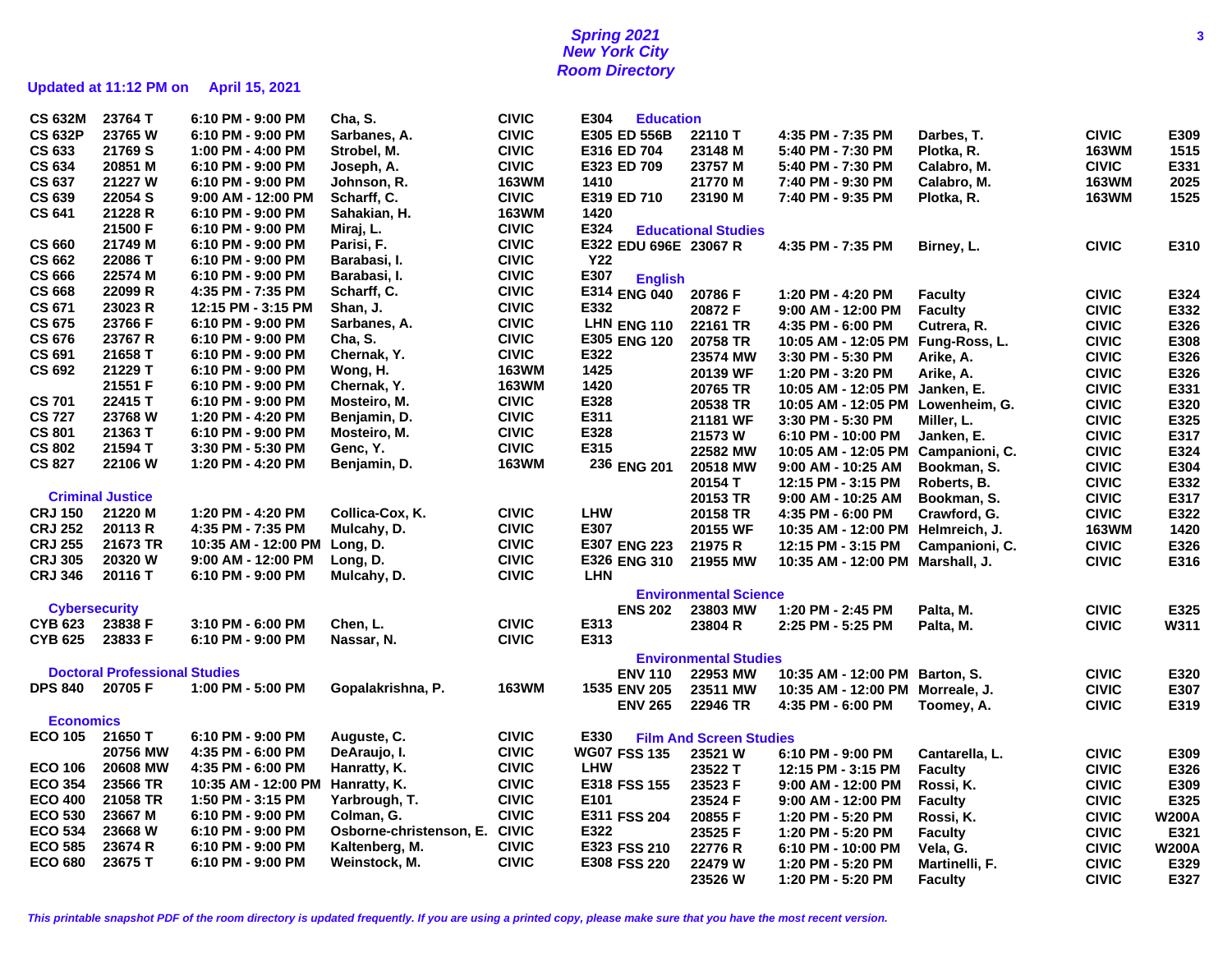## **Spring 2021 4 New York City Room Directory**

# **Updated at 11:12 PM on April 15, 2021**

| <b>FSS 230</b> | 23527 M                    | 1:20 PM - 5:20 PM                       | Martinelli, F.                  | <b>CIVIC</b> | <b>W200A INT 198H</b>                | 22302 TR                      | 10:05 AM - 12:05 PM Zimmer, C.          |                            | <b>CIVIC</b>                 | <b>STWST</b> |
|----------------|----------------------------|-----------------------------------------|---------------------------------|--------------|--------------------------------------|-------------------------------|-----------------------------------------|----------------------------|------------------------------|--------------|
|                | 23528 M                    | 1:20 PM - 5:20 PM                       | <b>Faculty</b>                  | <b>CIVIC</b> | E305 INT 297G                        | 21691 TR                      | 10:05 AM - 12:05 PM Frank, R.           |                            | <b>CIVIC</b>                 | E325         |
| <b>FSS 280</b> | 23028 M                    | 5:40 PM - 9:30 PM                       | Nicholas, G.                    | <b>PKROW</b> | <b>P310 INT 299I</b>                 | 23017 TR                      | 10:05 AM - 12:05 PM Ray, G.             |                            | <b>CIVIC</b>                 | E326         |
| <b>FSS 310</b> | 22976 W                    | 5:40 PM - 9:30 PM                       | Vela, G.                        | <b>CIVIC</b> | <b>W200A INT 299S</b>                | 22887 MW                      | 1:20 PM - 3:20 PM                       | Buraei, Z.                 | <b>CIVIC</b>                 | E309         |
| <b>FSS 380</b> | 23800 T                    | 6:10 PM - 9:00 PM                       | Cantarella, L.                  | <b>CIVIC</b> | STWST INT 299X                       | 22248 TR                      | 10:05 AM - 12:05 PM Brandt, T.          |                            | <b>CIVIC</b>                 | E314         |
| <b>Finance</b> |                            |                                         |                                 |              |                                      | <b>Latin American Studies</b> |                                         |                            |                              |              |
| <b>FIN 260</b> | 20448 MW                   | 10:35 AM - 12:00 PM                     | Braga Alves, M.                 | <b>CIVIC</b> | LHN LAS 210                          | 21221 TR                      | 6:10 PM - 8:10 PM                       | Greenberg, D.              | <b>CIVIC</b>                 | E327         |
|                | 20449 TR                   | 10:35 AM - 12:00 PM                     | Ismailescu, I.                  | <b>CIVIC</b> | E327                                 |                               |                                         |                            |                              |              |
|                | 20450 TR                   | 1:50 PM - 3:15 PM                       | Kadiyala, P.                    | <b>CIVIC</b> | <b>LHW</b><br>Law                    |                               |                                         |                            |                              |              |
|                | 20451 TR                   | 7:25 AM - 8:50 AM                       | Watson, M.                      | <b>CIVIC</b> | E309 LAW 320                         | 22990 MW                      | 10:35 AM - 12:00 PM Magaldi, J.         |                            | <b>CIVIC</b>                 | E317         |
| <b>FIN 320</b> | 20890 TR                   | 12:15 PM - 1:40 PM                      | Kadiyala, P.                    | <b>CIVIC</b> | <b>LHW</b>                           |                               |                                         |                            |                              |              |
| <b>FIN 351</b> | 20075 M                    | 5:40 PM - 8:30 PM                       | Braga Alves, M.                 | <b>CIVIC</b> | <b>STWST</b>                         |                               |                                         |                            |                              |              |
| <b>FIN 357</b> | 21472 T                    | 5:40 PM - 8:30 PM                       | Filante, R.                     | <b>CIVIC</b> | <b>Law-Graduate</b>                  |                               |                                         |                            |                              |              |
| <b>FIN 358</b> | 20080 T                    | 5:40 PM - 8:30 PM                       | Col, B.                         | <b>CIVIC</b> | E101 LAWG 610 21290 R<br><b>WG07</b> |                               | 5:40 PM - 9:30 PM                       | Spillane, D.               | <b>CIVIC</b>                 | E309         |
| <b>FIN 672</b> | 20198 R                    | 6:10 PM - 9:00 PM                       | Gottesman, A.                   | <b>CIVIC</b> | <b>WG07</b>                          |                               |                                         |                            |                              |              |
| <b>FIN 679</b> | 20863 W                    | 5:40 PM - 8:30 PM                       | Braga Alves, M.                 | <b>CIVIC</b> | <b>Literature</b><br>E329 LIT 205    |                               |                                         |                            |                              |              |
| <b>FIN 686</b> | 21759 M                    | 5:40 PM - 8:30 PM                       | Zhou, M.                        | <b>CIVIC</b> |                                      | 22723 MW                      | 2:55 PM - 4:20 PM                       | Kreitz, K.                 | <b>CIVIC</b>                 | E317         |
|                |                            |                                         |                                 |              | E308 LIT 211G                        | 23060 TR                      | 9:00 AM - 10:25 AM                      | Florescu, F.               | <b>CIVIC</b>                 | E322         |
|                | <b>Forensic Science</b>    |                                         |                                 |              | <b>LIT 329</b>                       | 23616 TR                      | 1:50 PM - 3:15 PM                       | Hsu, S.                    | <b>CIVIC</b>                 | E309         |
| <b>FOR 251</b> | 20086 T                    | 6:10 PM - 8:10 PM                       | Marin, N.                       | <b>CIVIC</b> | E326                                 |                               |                                         |                            |                              |              |
|                | 20883 T                    | 8:15 PM - 10:00 PM                      | Marin, N.                       | <b>CIVIC</b> | <b>Management</b><br>W302 MGT 150    | 21833 M                       | 6:10 PM - 9:00 PM                       |                            | <b>CIVIC</b>                 | E310         |
| <b>FOR 537</b> | 20918 W                    | 6:10 PM - 8:10 PM                       | Schweighardt, A.                | <b>163WM</b> | 1520 MGT 208                         | 22986 W                       |                                         | Ramos, C.                  | <b>CIVIC</b>                 | E319         |
|                | 20919 W                    | 12:30 PM - 4:30 PM                      | Crowther, R.                    | <b>CIVIC</b> | W334 MGT 226                         |                               | 1:20 PM - 4:20 PM                       | Coggins, A.                |                              | <b>STWST</b> |
|                | 21701 F                    | 6:00 PM - 10:00 PM                      | Crowther, R.                    | <b>CIVIC</b> | W334                                 | 21998 MW<br>21856 TR          | 1:20 PM - 2:45 PM                       | Mortaz, E.                 | <b>CIVIC</b><br><b>CIVIC</b> | <b>WG07</b>  |
| <b>FOR 620</b> | 20308 T                    | 4:35 PM - 6:30 PM                       | Dai, Z.                         | <b>CIVIC</b> | E325                                 | 21858 M                       | 12:15 PM - 1:40 PM                      | Dutta, .                   |                              | <b>WG07</b>  |
|                | 20384 T                    | 6:35 PM - 10:00 PM                      | Cusumano, C.                    | <b>CIVIC</b> | W313<br><b>MGT 235</b>               | 21447 TR                      | 6:10 PM - 9:00 PM                       | <b>Faculty</b>             | <b>CIVIC</b><br><b>CIVIC</b> | E321         |
|                | 20989 T                    | 12:40 PM - 4:30 PM                      | Cusumano, C.                    | <b>CIVIC</b> | W313                                 | 20946 TR                      | 4:35 PM - 6:00 PM                       | Ramos, C.                  |                              | E311         |
|                |                            |                                         |                                 |              |                                      | 20916 R                       | 1:50 PM - 3:15 PM                       | Ramos, C.                  | <b>CIVIC</b>                 | E327         |
|                | <b>Health Science</b>      |                                         |                                 |              | <b>MGT 306</b><br><b>MGT 311</b>     | 20408 R                       | 12:15 PM - 3:15 PM                      | Coggins, A.                | <b>CIVIC</b>                 | E321         |
| <b>HSC 205</b> | 21690 M                    | 6:10 PM - 9:00 PM                       | Alexandrou, A.                  | <b>CIVIC</b> | LHW MGT 350                          | 22263 W                       | 6:10 PM - 9:00 PM                       | <b>Faculty</b>             | <b>CIVIC</b>                 | E325         |
| <b>HSC 315</b> | 22036 F                    | 9:00 AM - 12:00 PM                      | Mendelsohn, J.                  | <b>CIVIC</b> | STWST<br><b>MGT 353</b>              |                               | 6:10 PM - 9:00 PM                       | Winch, J.                  | <b>CIVIC</b>                 | <b>WG07</b>  |
| <b>HSC 330</b> | 22374 W                    | 6:10 PM - 9:00 PM                       | Poola, S.                       | <b>163WM</b> | 2035 MGT 371                         | 21626 M<br>22261 R            | 1:20 PM - 4:20 PM                       | Winch, J.                  | <b>CIVIC</b><br><b>CIVIC</b> | E308         |
| <b>HSC 481</b> | 22375 T                    | 12:15 PM - 3:15 PM                      | Amaya, A.                       | <b>CIVIC</b> | E310 MGT 376                         | 23639 T                       | 6:10 PM - 9:00 PM<br>12:15 PM - 3:15 PM | Noh, S.                    | <b>CIVIC</b>                 | E304         |
|                |                            |                                         |                                 |              | <b>MGT 388</b>                       | 22987 M                       | 5:40 PM - 9:30 PM                       | Thompson, C.<br>Mortaz, E. | <b>CIVIC</b>                 | E325         |
| <b>History</b> |                            |                                         |                                 |              | <b>MGT 490</b>                       | 20168 W                       | 1:20 PM - 4:20 PM                       |                            | <b>CIVIC</b>                 | <b>WG07</b>  |
| <b>HIS 103</b> | 20125 MW                   | 9:00 AM - 10:25 AM                      | Rosenfeld, M.                   | <b>CIVIC</b> | E316                                 | 20201 W                       | 6:10 PM - 9:00 PM                       | Wilson, W.                 | <b>CIVIC</b>                 | <b>LHW</b>   |
| <b>HIS 104</b> | 20399 W                    | 5:40 PM - 8:30 PM                       | Rosenfeld, M.                   | <b>CIVIC</b> | E307 MGT 622                         |                               |                                         | Wilson, W.                 |                              | E305         |
| <b>HIS 134</b> | 22223 M                    | 1:20 PM - 4:20 PM                       | Chase, M.                       | <b>CIVIC</b> | E311 MGT 623                         | 23770 T                       | 5:40 PM - 8:30 PM                       | Rebudal, J.                | <b>CIVIC</b>                 |              |
|                |                            |                                         |                                 |              |                                      | 23771 R                       | 5:40 PM - 8:30 PM                       | Rebudal, J.                | <b>CIVIC</b>                 | E318<br>E331 |
|                | <b>Information Systems</b> |                                         |                                 |              | <b>MGT 632</b><br><b>MGT 836</b>     | 20255 W<br>22983 F            | 5:40 PM - 8:30 PM<br>1:00 PM - 5:00 PM  | Esposito, M.               | <b>CIVIC</b><br>163WM        | 2025         |
| IS 613         | 21456 S                    | 9:00 AM - 11:50 AM                      |                                 | <b>CIVIC</b> | E324                                 |                               |                                         | Rahman, N.                 |                              |              |
| IS 623         | 21794 R                    | 6:10 PM - 9:00 PM                       | Lewis, N.<br>Ashraf Vaghefi, S. | <b>CIVIC</b> | E325                                 |                               |                                         |                            |                              |              |
| IS 637         | 21523 S                    |                                         |                                 | <b>CIVIC</b> | <b>Marketing</b>                     |                               |                                         |                            |                              |              |
| IS 639         | 22219 M                    | 9:00 AM - 12:00 PM<br>6:10 PM - 9:00 PM | Strobel, M.<br>Margolis, B.     | <b>CIVIC</b> | E316 MAR 201<br>E330                 | 21845 MW                      | 10:35 AM - 12:00 PM                     | Priluck, R.                | <b>CIVIC</b>                 | <b>LHW</b>   |
| <b>IS 664</b>  | 21762 M                    | 6:10 PM - 9:00 PM                       |                                 | <b>CIVIC</b> |                                      | 21848 M                       | 1:20 PM - 4:20 PM                       | Corus, C.                  | <b>CIVIC</b>                 | E310         |
| IS 665         | 21164 W                    | 6:10 PM - 9:00 PM                       | Vasseur, P.                     | <b>CIVIC</b> | E101 MAR 221                         | 21821 M                       | 6:10 PM - 9:00 PM                       | Chiagouris, L.             | <b>CIVIC</b>                 | E321         |
|                |                            |                                         | Vasseur, P.                     |              | E311 MAR 331                         | 20205 MW                      | 4:35 PM - 6:00 PM                       | Nankin, C.                 | <b>CIVIC</b>                 | <b>LHN</b>   |
|                |                            |                                         |                                 |              | <b>MAR 345</b>                       | 20434 M                       | 6:10 PM - 9:00 PM                       | Draper, G.                 | <b>CIVIC</b>                 | E328         |
|                | <b>Interdisciplinary</b>   |                                         |                                 |              |                                      | 22303 R                       | 6:10 PM - 9:00 PM                       | Casper, J.                 | <b>CIVIC</b>                 | E322         |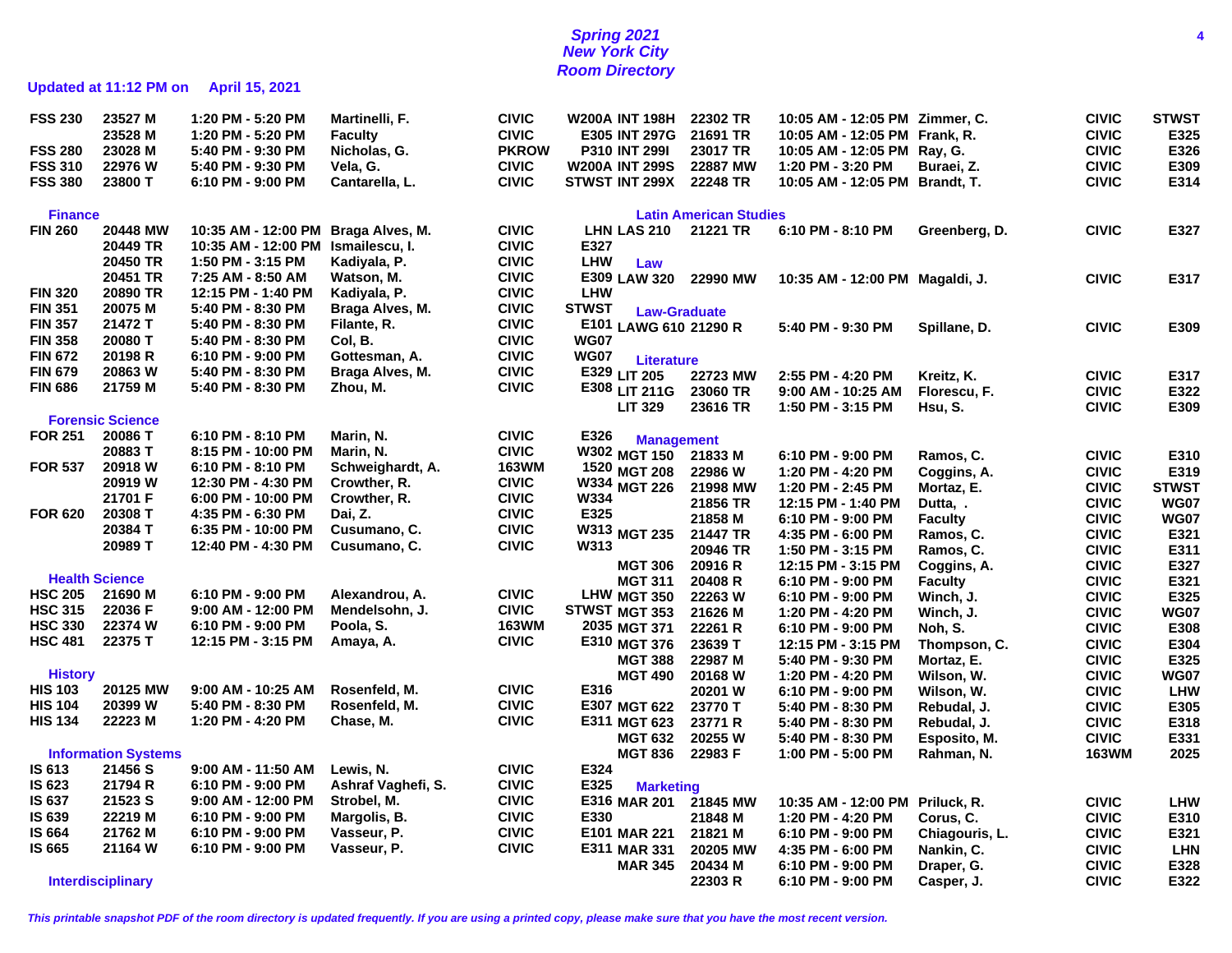# **Spring 2021 5 New York City Room Directory**

# **Updated at 11:12 PM on April 15, 2021**

| <b>MAR 348</b>           | 20209 MW                            | 2:55 PM - 4:20 PM                   | Nankin, C.      | <b>CIVIC</b> | <b>LHN</b>                           | <b>Nursing (NURS)</b>              |                                         |                          |                              |              |
|--------------------------|-------------------------------------|-------------------------------------|-----------------|--------------|--------------------------------------|------------------------------------|-----------------------------------------|--------------------------|------------------------------|--------------|
| <b>MAR 361</b>           | 22075 W                             | 6:10 PM - 9:00 PM                   | Kim, S.         | <b>CIVIC</b> | E328 NURS 432 22065 R                |                                    | 12:15 PM - 3:15 PM                      | Hanley, C.               | <b>CIVIC</b>                 | <b>LHN</b>   |
| <b>MAR 363</b>           | 20836 W                             | 1:20 PM - 4:20 PM                   | Donovan, L.     | <b>CIVIC</b> | <b>LHW</b>                           |                                    |                                         |                          |                              |              |
| <b>MAR 365</b>           | 22361 R                             | 5:40 PM - 8:30 PM                   | Kim, S.         | <b>CIVIC</b> | WG07                                 | <b>PA Performance Ensemble</b>     |                                         |                          |                              |              |
| <b>MAR 366</b>           | 22362 W                             | 1:20 PM - 4:20 PM                   | Volpe, L.       | <b>163WM</b> | 1425 PAPE 111 20933 M                |                                    | 12:15 PM - 3:15 PM                      | Holloway, J.             | <b>CIVIC</b>                 | <b>GYM</b>   |
| <b>MAR 431</b>           | 21627 W                             | 1:20 PM - 4:20 PM                   | Fain, D.        | <b>CIVIC</b> | E310                                 | 20934 M                            | 9:00 AM - 12:00 PM                      | Holloway, J.             | <b>CIVIC</b>                 |              |
| <b>MAR 649</b>           | 21272 W                             | 5:40 PM - 8:30 PM                   | Lu, C.          | <b>CIVIC</b> | <b>STWST</b>                         | 23820 W                            | 3:45 PM - 6:30 PM                       | Woolley, N.              | <b>CIVIC</b>                 | <b>ABNCO</b> |
| <b>MAR 673</b>           | 21273 R                             | 6:10 PM - 9:00 PM                   | Li, B.          | <b>CIVIC</b> | LHW PAPE 151 21433 R                 |                                    | 12:15 PM - 3:15 PM                      | Demos, I.                | <b>CIVIC</b>                 | <b>GYM</b>   |
| <b>MAR 675</b>           | 20467 F                             | 1:20 PM - 4:20 PM                   | Bensedrine, J.  | <b>CIVIC</b> | <b>WG07</b>                          | 20937 T                            | 12:15 PM - 3:15 PM                      | Demos, I.                | <b>CIVIC</b>                 | <b>GYM</b>   |
|                          |                                     |                                     |                 |              |                                      | PAPE 211 22770 MW                  | 1:15 PM - 3:00 PM                       | Woolley, N.              | <b>CIVIC</b>                 | <b>ABNCO</b> |
|                          | <b>Masters Finance For Prfssnls</b> |                                     |                 |              | PAPE 221 21266 F                     |                                    | 12:15 PM - 2:15 PM                      | Mikos, M.                | <b>CIVIC</b>                 | <b>ABNCO</b> |
| <b>MFP 753</b>           | 23967 SU                            | 9:00 AM - 5:00 PM                   |                 | <b>163WM</b> | 1525 PAPE 274 21168 R                |                                    | $9:00$ AM - 10:30 AM                    | Goldfried, M.            | <b>CIVIC</b>                 | <b>ABNCO</b> |
|                          |                                     |                                     | Healy, P.       |              |                                      |                                    |                                         |                          |                              | <b>W206C</b> |
|                          |                                     |                                     |                 |              | PAPE 311 23823 T<br>PAPE 351 22468 M |                                    | 3:30 PM - 6:30 PM                       | Cobbs, W.                | <b>CIVIC</b><br><b>CIVIC</b> | <b>ABNCO</b> |
|                          | <b>Masters Of Business Admin</b>    |                                     |                 |              |                                      |                                    | 9:00 AM - 12:00 PM                      | Kapstein, A.             |                              | <b>ABNCO</b> |
| <b>MBA 808</b>           | 23788 T                             | 5:40 PM - 8:30 PM                   | Viswanath, P.   | <b>CIVIC</b> | <b>LHW</b>                           | 23825 T                            | 9:00 AM - 12:00 PM                      | Kapstein, A.             | <b>CIVIC</b>                 |              |
| <b>MBA 810</b>           | 23753 R                             | 5:40 PM - 8:30 PM                   | Dutta, .        | <b>CIVIC</b> | STWST PAPE 371 21322 MW              |                                    | 3:30 PM - 5:45 PM                       | Myrick Hodges, .         | <b>CIVIC</b>                 | <b>W206C</b> |
| <b>MBA 820</b>           | 23773 W                             | 6:10 PM - 9:00 PM                   | McGuigan, P.    | <b>CIVIC</b> | LHN PAPE 498 23827 R                 |                                    | 3:30 PM - 5:30 PM                       | Shanks, J.               | <b>CIVIC</b>                 | <b>W206C</b> |
|                          |                                     |                                     |                 |              | PAPE 499 23033 F                     |                                    | 3:30 PM - 6:30 PM                       | Chivu, I.                | <b>CIVIC</b>                 | <b>W206C</b> |
| <b>Mathematics</b>       |                                     |                                     |                 |              |                                      | 21434 F                            | 12:15 PM - 3:15 PM                      | Chivu, I.                | <b>CIVIC</b>                 | <b>W206C</b> |
| <b>MAT 102</b>           | 23790 TR                            | 12:15 PM - 1:40 PM                  | Molof, V.       | <b>CIVIC</b> | E302                                 |                                    |                                         |                          |                              |              |
|                          | 23859 TR                            | 10:05 AM - 12:05 PM Molof, V.       |                 | <b>CIVIC</b> | E330                                 | <b>Peace and Justice Studies</b>   |                                         |                          |                              |              |
| MAT 102A 23718 TR        |                                     | 12:15 PM - 2:15 PM                  | Gleason, P.     | <b>CIVIC</b> | E330 PJS 101                         | 23001 R                            | 6:10 PM - 9:00 PM                       | Marmo, E.                | <b>CIVIC</b>                 | E326         |
| <b>MAT 104</b>           | 23792 TR                            | 10:35 AM - 12:00 PM Shvartsberg, Y. |                 | <b>CIVIC</b> | E321 PJS 203                         | 20839 TR                           | 1:50 PM - 3:15 PM                       | Welty, E.                | <b>CIVIC</b>                 | E308         |
|                          | 21186 MW                            | 6:10 PM - 7:35 PM                   | Cheraki, S.     | <b>CIVIC</b> | E304 PJS 250                         | 21475 M                            | 6:10 PM - 9:00 PM                       | Saad, S.                 | <b>CIVIC</b>                 | E309         |
|                          | 20221 TR                            | 9:00 AM - 10:25 AM                  | Bengali, M.     | <b>CIVIC</b> | E305 PJS 296P                        | 23545 MW                           | 4:35 PM - 6:00 PM                       | Welty, E.                | <b>CIVIC</b>                 | E317         |
|                          | 21180 TR                            | 4:35 PM - 6:00 PM                   | Gleason, P.     | <b>CIVIC</b> | E304                                 |                                    |                                         |                          |                              |              |
|                          | 20513 TR                            | 1:50 PM - 3:15 PM                   | Shvartsberg, Y. | <b>CIVIC</b> | E321                                 | <b>Performing Arts Film and TV</b> |                                         |                          |                              |              |
|                          | 23094 TR                            | 12:15 PM - 1:40 PM                  | Shvartsberg, Y. | <b>CIVIC</b> | E321 PAFT 112 21160 TR               |                                    | 9:00 AM - 10:30 AM                      | Sullivan, S.             | <b>140WM</b>                 | 508          |
|                          | MAT 109B 21903 MW                   | 9:00 AM - 10:25 AM                  | Evans, B.       | <b>CIVIC</b> | E307                                 | F.                                 | 9:15 AM - 10:45 AM                      | Sullivan, S.             | <b>140WM</b>                 | 508          |
| <b>MAT 117</b>           | 21620 TR                            | 12:15 PM - 2:15 PM                  | Kim, P.         | <b>CIVIC</b> | E328                                 | 21161 TR                           | 10:35 AM - 12:05 PM                     | Sullivan, S.             | <b>140WM</b>                 | 508          |
|                          | 21373 TR                            | 7:55 AM - 9:55 AM                   | Shvartsberg, Y. | <b>CIVIC</b> | E321                                 | F.                                 | 10:50 AM - 12:20 PM Sullivan, S.        |                          | <b>140WM</b>                 | 508          |
| <b>MAT 131</b>           | 20242 MW                            | 3:30 PM - 5:30 PM                   | Basarab, C.     | <b>CIVIC</b> | E302 PAFT 122 21112 MWF              |                                    | 8:00 AM - 9:00 AM                       | Cobbs, W.                | <b>CIVIC</b>                 | <b>GYM</b>   |
| <b>MAT 132</b>           | 20244 TR                            | 2:25 PM - 4:25 PM                   | Kim, P.         | <b>CIVIC</b> | E323                                 | 21113 MWF                          | 9:15 AM - 10:15 AM                      | Cobbs, W.                | <b>CIVIC</b>                 | <b>GYM</b>   |
|                          | 20245 MW                            | 6:10 PM - 8:10 PM                   | Basarab, C.     | <b>CIVIC</b> | E302 PAFT 131 23709 R                |                                    | 12:15 PM - 3:15 PM                      | Cortez, D.               | <b>140WM</b>                 | 306          |
| <b>MAT 134</b>           | 22854 MW                            | 4:35 PM - 6:00 PM                   | Ly, V.          | <b>CIVIC</b> | E316                                 | 23711 F                            | 11:15 AM - 2:15 PM                      | Cortez, D.               | <b>140WM</b>                 | 311          |
|                          | 21904 TR                            | 4:35 PM - 6:00 PM                   | Lime, M.        | <b>CIVIC</b> | E308 PAFT 212 21250 MW               |                                    |                                         | McClyde, N.              | <b>140WM</b>                 | 508          |
| <b>MAT 141</b>           |                                     |                                     |                 |              |                                      |                                    |                                         |                          |                              |              |
| <b>MAT 143</b>           |                                     |                                     |                 |              |                                      |                                    | 12:15 PM - 1:45 PM                      |                          |                              |              |
|                          | 21018 MW                            | 10:05 AM - 12:05 PM Fang, W.        |                 | <b>CIVIC</b> | <b>W205</b>                          | R                                  | 12:15 PM - 1:45 PM                      | McClyde, N.              | <b>REMOTE</b>                |              |
|                          | 22858 MW                            | 3:30 PM - 5:30 PM                   | Miranda, A.     | <b>CIVIC</b> | E308                                 | 21251 MW                           | 1:50 PM - 3:20 PM                       | McClyde, N.              | 140WM                        | 508          |
|                          | 22867 TR                            | 2:25 PM - 4:25 PM                   | Ly, V.          | <b>CIVIC</b> | W211                                 | R                                  | 1:50 PM - 3:20 PM                       | McClyde, N.              | <b>REMOTE</b>                |              |
|                          |                                     |                                     |                 |              | PAFT 214 21425 W                     |                                    | 5:30 PM - 8:30 PM                       | Cady, D.                 | <b>140WM</b>                 | 508          |
|                          | <b>Musical Theater</b>              |                                     |                 |              |                                      | 21426 F                            | 5:30 PM - 8:30 PM                       | Cady, D.                 | <b>140WM</b>                 | 508          |
| <b>PAMT 122 21008 TR</b> |                                     | 9:00 AM - 10:25 AM                  | Tom, A.         | <b>CIVIC</b> | <b>SCMT PAFT 222 21252 MW</b>        |                                    | 9:00 AM - 10:30 AM                      | Palughi, B.              | <b>140WM</b>                 | 306          |
|                          | 21009 TR                            | 10:35 AM - 12:00 PM Tom, A.         |                 | <b>CIVIC</b> | <b>SCMT</b>                          | 21253 MW                           | 10:45 AM - 12:15 PM                     | Palughi, B.              | <b>140WM</b>                 | 306          |
| PAMT 199 22464 R         |                                     | 1:00 PM - 3:00 PM                   | Tom, A.         | <b>CIVIC</b> | SCMT PAFT 241 23712 T                |                                    | 9:00 AM - 12:00 PM                      | Tuffey, R.               | <b>140WM</b>                 | 306          |
|                          | PAMT 212 20975 MW                   | 8:30 AM - 10:45 AM                  | Mercanti, J.    | <b>CIVIC</b> | <b>SCMT</b>                          | 23713 R                            | $9:00$ AM - 12:00 PM                    | Tuffey, R.               | <b>140WM</b>                 | 311          |
|                          | 20976 MW                            | 1:10 PM - 3:25 PM                   | Mercanti, J.    | <b>CIVIC</b> | SCMT PAFT 272 21116 T                |                                    | 12:15 PM - 3:15 PM                      | Humphreys, M.            | <b>140WM</b>                 | 311          |
| PAMT 499 21155 F         |                                     | 11:00 AM - 2:00 PM                  | Baskin Jr., .   | <b>CIVIC</b> | <b>SCMT</b>                          | 21117 W                            | 12:15 PM - 3:15 PM                      | Humphreys, M.            | <b>140WM</b>                 | 311          |
|                          | 21156 F                             | 2:30 PM - 5:30 PM                   | Baskin Jr., .   | <b>CIVIC</b> | SCMT PAFT 312 22755 F                |                                    | 3:30 PM - 6:30 PM                       | Desai, A.                | <b>140WM</b>                 | 311          |
|                          |                                     |                                     |                 |              | PAFT 313 23714 R                     | 22756 F                            | 12:15 PM - 3:15 PM<br>6:00 PM - 9:00 PM | Desai, A.<br>Manetta, D. | <b>140WM</b><br><b>PKROW</b> | 306<br>P1002 |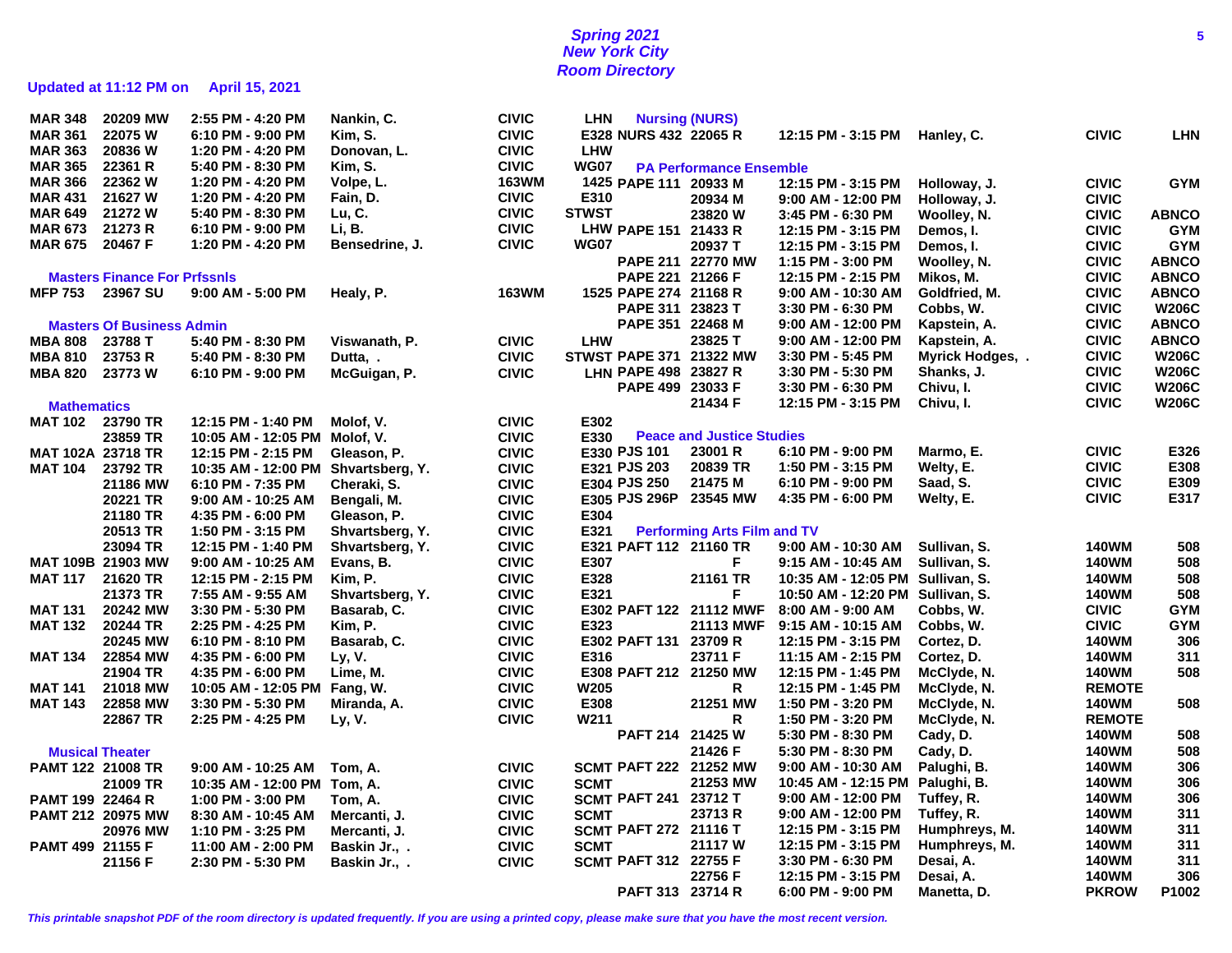## **Spring 2021 6 New York City Room Directory**

# **Updated at 11:12 PM on April 15, 2021**

|                   | 23715 T                            | 6:00 PM - 9:00 PM    | Montgomery, C.   | <b>PKROW</b> | P1002                             | 22074 W         | 9:00 AM - 12:00 PM                | Freedman, A.   | <b>CIVIC</b>  | E309         |
|-------------------|------------------------------------|----------------------|------------------|--------------|-----------------------------------|-----------------|-----------------------------------|----------------|---------------|--------------|
| PAFT 412 22420 M  |                                    | 9:00 AM - 12:00 PM   | Hubbard, M.      | <b>140WM</b> | 311 POL 111                       | 22070 MW        | 9:00 AM - 10:25 AM                | Fishel, L.     | <b>CIVIC</b>  | <b>LHN</b>   |
|                   | 21645 M                            | 12:15 PM - 3:15 PM   | Hubbard, M.      | <b>140WM</b> | 311 POL 114                       | 23061 TR        | 10:35 AM - 12:00 PM               | Bolton, M.     | <b>CIVIC</b>  | <b>LHW</b>   |
|                   |                                    |                      |                  |              |                                   | 20103 W         | 6:10 PM - 9:00 PM                 | Sasaki, F.     | <b>CIVIC</b>  | E320         |
|                   | <b>Performing Arts General Edu</b> |                      |                  |              | <b>POL 241</b>                    | 23625 T         | 12:15 PM - 3:15 PM                | Waligore, T.   | <b>CIVIC</b>  | E319         |
|                   | PAGE 151 21318 MWF                 | 8:00 AM - 9:30 AM    | Barringer, J.    | <b>140WM</b> | 101 POL 297M 23040 T              |                 | 2:25 PM - 4:25 PM                 | Krislov, M.    | <b>CIVIC</b>  | <b>LHN</b>   |
|                   | 21319 MWF                          | 8:00 AM - 9:30 AM    | Wildish, K.      | <b>140WM</b> | 102                               | R               | 2:25 PM - 3:25 PM                 | Krislov, M.    | <b>CIVIC</b>  | <b>LHN</b>   |
|                   | PAGE 153 21254 MW                  | 3:30 PM - 5:00 PM    | Hutchinson, M.   | <b>140WM</b> | 102 POL 297P 23626 M              |                 | 1:20 PM - 4:20 PM                 | Bolton, M.     | <b>CIVIC</b>  | E320         |
|                   | F                                  | 3:30 PM - 5:00 PM    | Hutchinson, M.   | <b>CIVIC</b> | GYM POL 303C 20120 M              |                 | 6:10 PM - 9:00 PM                 | Londrigan, P.  | <b>CIVIC</b>  | E320         |
| PAGE 154 22760 T  |                                    |                      |                  | <b>CIVIC</b> | GYM POL 325                       | 21046 TR        | 4:35 PM - 6:00 PM                 | Bolton, M.     | <b>CIVIC</b>  | E327         |
|                   | 22761 TR                           | 8:30 AM - 10:00 AM   | Mastascusa, R.   | 140WM        |                                   |                 |                                   |                |               |              |
|                   |                                    | 8:30 AM - 10:00 AM   | Duvall, J.       |              |                                   |                 |                                   |                |               |              |
|                   | W                                  | 8:30 AM - 10:00 AM   | Duvall, J.       | <b>CIVIC</b> | <b>ABNCO</b><br><b>Psychology</b> |                 |                                   |                |               |              |
| PAGE 156 21119 TR |                                    | 3:30 PM - 5:00 PM    | Jovovich, S.     | 140WM        | 101 PSY 112                       | <b>20800 MW</b> | 10:05 AM - 12:05 PM               | Siporin, S.    | <b>CIVIC</b>  | E331         |
|                   | 21120 TR                           | 3:30 PM - 5:00 PM    | Lemenager, N.    | <b>140WM</b> | 102                               | 20802 TR        | 10:05 AM - 12:05 PM               | McCormick, M.  | <b>CIVIC</b>  | E328         |
| PAGE 159 21255 W  |                                    | 3:30 PM - 6:30 PM    | Brians, S.       | <b>CIVIC</b> | <b>GYM</b>                        | 20801 TR        | 12:15 PM - 2:15 PM                | Shadick, R.    | <b>CIVIC</b>  | E318         |
| PAGE 257 22763 R  |                                    | 3:30 PM - 6:30 PM    | Chin, M.         | <b>CIVIC</b> | <b>ABNCO PSY 201</b>              | 20121 W         | 6:10 PM - 9:00 PM                 | Molina, D.     | <b>CIVIC</b>  | E332         |
| PAGE 273 21123 W  |                                    | 2:55 PM - 4:20 PM    | Marinaccio, A.   | <b>CIVIC</b> | E316 PSY 205                      | 20122 TR        | 12:15 PM - 2:15 PM                | Springer, C.   | <b>CIVIC</b>  | E323         |
| PAGE 283 21980 R  |                                    | 4:35 PM - 7:35 PM    | Fabri, E.        | <b>140WM</b> | 406                               | 20123 W         | 6:10 PM - 10:00 PM                | Howell, T.     | <b>CIVIC</b>  | E101         |
| PAGE 284 21360 T  |                                    | 4:35 PM - 7:35 PM    | Fabri, E.        | 140WM        | 406 PSY 209                       | 23104 M         | 5:40 PM - 8:30 PM                 | Godfrey, C.    | <b>163WM</b>  | 1535         |
| PAGE 383 22765 W  |                                    | 4:35 PM - 7:35 PM    | Fabri, E.        | 140WM        | 406 PSY 231                       | 20574 M         | 6:10 PM - 9:00 PM                 | Vitiello, V.   | <b>CIVIC</b>  | E317         |
|                   |                                    |                      |                  |              | <b>PSY 233</b>                    | 22885 T         | 5:40 PM - 8:30 PM                 | Molina, D.     | <b>CIVIC</b>  | E317         |
|                   | <b>Performing Arts Prod/Design</b> |                      |                  |              | <b>PSY 258</b>                    | 23640 T         | 5:40 PM - 8:30 PM                 | Magee, K.      | <b>CIVIC</b>  | E310         |
| PAPD 110 21183 W  |                                    | 1:00 PM - 4:00 PM    | Bartlett, A.     | <b>140WM</b> | 701 PSY 302                       | 21503 R         | 6:10 PM - 9:00 PM                 | Whitfield, I.  | <b>CIVIC</b>  | E332         |
|                   | 21329 W                            | $9:00$ AM - 12:00 PM | Bartlett, A.     | <b>140WM</b> | 701 PSY 311                       | 22473 W         | 5:40 PM - 9:30 PM                 | Kulzer, R.     | <b>CIVIC</b>  | E308         |
| PAPD 120 21721 M  |                                    | 1:00 PM - 4:00 PM    | Raines, T.       | <b>140WM</b> | 701 PSY 313                       | 20853 T         | 6:10 PM - 10:00 PM                | Howell, T.     | <b>CIVIC</b>  | E331         |
|                   | 21157 M                            | $9:00$ AM - 12:00 PM | Raines, T.       | <b>140WM</b> | 701 PSY 315                       | 21076 M         | 6:10 PM - 10:00 PM                | Magee, K.      | <b>CIVIC</b>  | E332         |
| PAPD 130 21320 F  |                                    | $9:00$ AM - 12:00 PM | Kindred, G.      | <b>PKROW</b> | P1003 PSY 320                     | 22052 W         | 6:10 PM - 9:00 PM                 | Quinlan, W.    | <b>CIVIC</b>  | E316         |
|                   | 21166 F                            | 1:00 PM - 4:00 PM    | Kindred, G.      | <b>PKROW</b> | P1003 PSY 321                     | 21971 MW        | 1:20 PM - 2:45 PM                 | Chisholm, J.   | <b>CIVIC</b>  | E318         |
| PAPD 140 21432 T  |                                    | $9:00$ AM - 12:00 PM | Lawson, D.       | <b>140WM</b> | 201 PSY 327                       | 21205 R         | 4:35 PM - 7:35 PM                 | Trub, L.       | <b>CIVIC</b>  | E316         |
|                   | 21739 T                            | 1:00 PM - 4:00 PM    | Lawson, D.       | <b>140WM</b> | 201 PSY 328                       | 21972 R         | 4:35 PM - 7:35 PM                 | Trub, L.       | <b>CIVIC</b>  | E316         |
| PAPD 211 21648 T  |                                    | $9:00$ AM - 12:00 PM | Vasta, B.        | <b>140WM</b> | 701 PSY 332                       | 22042 R         | 5:40 PM - 9:30 PM                 | Lashley, M.    | <b>CIVIC</b>  | E328         |
| PAPD 231 21263 R  |                                    | $9:00$ AM - 12:00 PM | Kindred, G.      | <b>140WM</b> | 701 PSY 337                       | 20803 T         | 6:10 PM - 10:00 PM                | Spence, D.     | <b>CIVIC</b>  | E316         |
| PAPD 276 21982 M  |                                    | $9:00$ AM - 12:00 PM | Duckworth, R.    | <b>140WM</b> | 207 PSY 381                       | 20169 MW        | 6:10 PM - 8:10 PM                 | Benkhoukha, A. | <b>CIVIC</b>  | <b>W200B</b> |
| PAPD 381 21649 S  |                                    | 9:30 AM - 12:30 PM   | Wells, A.        | <b>140WM</b> | 701                               | 21491 TR        | 12:15 PM - 2:15 PM                | Godfrey, C.    | <b>CIVIC</b>  | <b>W200B</b> |
|                   |                                    |                      |                  |              |                                   | 21651 T         | 10:05 AM - 12:05 PM               | Dickerson, S.  | <b>REMOTE</b> |              |
| PAPD 472 21543 W  |                                    | $9:00$ AM - 12:00 PM | Noulin-Merat, J. | <b>140WM</b> | 702                               | R               | 10:05 AM - 12:05 PM               | Dickerson, S.  | <b>CIVIC</b>  | <b>W200B</b> |
|                   |                                    |                      |                  |              |                                   | 20854 TR        | 12:15 PM - 2:15 PM                | Niu, W.        | <b>CIVIC</b>  | E325         |
|                   | <b>Performing Arts Stage Mgt</b>   |                      |                  |              | 702 PSY 509A 21802 R              |                 | 12:30 PM - 1:45 PM                |                | 52BDW         |              |
| PASM 122 21323 M  |                                    | 9:00 AM - 12:00 PM   | Kersh, .         | <b>140WM</b> |                                   | 21179 R         |                                   | Donnelly, A.   | 52BDW         |              |
| PASM 224 21508 M  |                                    | 1:20 PM - 4:20 PM    | Zaccardi, C.     | <b>140WM</b> | 201                               |                 | 2:00 PM - 3:15 PM                 | Grossmark, C.  |               |              |
| PASM 434 22773 T  |                                    | $9:00$ AM - 12:00 PM | Sugarman, D.     | <b>140WM</b> | 702                               | 22183 R         | 2:00 PM - 3:15 PM                 | Jenness, K.    | 52BDW         |              |
|                   |                                    |                      |                  |              |                                   | 21284 M         | 12:15 PM - 1:30 PM                | Vinocur, M.    | <b>CIVIC</b>  | E302         |
| <b>Physics</b>    |                                    |                      |                  |              |                                   | 21332 M         | 1:30 PM - 2:45 PM                 | Trub, L.       | 52BDW         |              |
| <b>PHY 102</b>    | 22314 M                            | 1:20 PM - 4:20 PM    | Lascaris, E.     | <b>CIVIC</b> | <b>W303</b>                       | 21391 M         | 1:30 PM - 2:45 PM                 | Hart, B.       | <b>163WM</b>  | 1530         |
|                   | 22315 W                            | $9:00$ AM - 12:00 PM | Maraghechi, B.   | <b>CIVIC</b> | <b>W303</b>                       | 21476 M         | 1:15 PM - 2:45 PM                 | Devine, M.     | 52BDW         |              |
| <b>PHY 112</b>    | 20176 M                            | 1:20 PM - 4:20 PM    | Lascaris, E.     | <b>CIVIC</b> | <b>W303</b>                       | 21477 T         | 11:00 AM - 12:15 PM               | Yasik, A.      | 52BDW         |              |
|                   | 20177 W                            | 9:00 AM - 12:00 PM   | Maraghechi, B.   | <b>CIVIC</b> | W303                              | 21478 T         | 7:00 PM - 8:15 PM                 | Smith, A.      | 52BDW         |              |
|                   |                                    |                      |                  |              |                                   | 21479 R         | 12:10 PM - 1:25 PM                | Kulzer, R.     | 52BDW         |              |
|                   | <b>Political Science</b>           |                      |                  |              |                                   | 23503 M         | 11:00 AM - 12:30 PM Vinocur, M.   |                | <b>CIVIC</b>  | E304         |
| POL 101 22073 TR  |                                    | 4:35 PM - 6:00 PM    | Riley, A.        | <b>CIVIC</b> |                                   | 23505 T         | 10:00 AM - 11:30 AM Olszewski, L. |                | <b>CIVIC</b>  | E304         |
|                   |                                    |                      |                  |              | E311 PSY 509B 20208 T             |                 | 10:00 AM - 1:00 PM                | LaBarre, F.    | 52BDW         |              |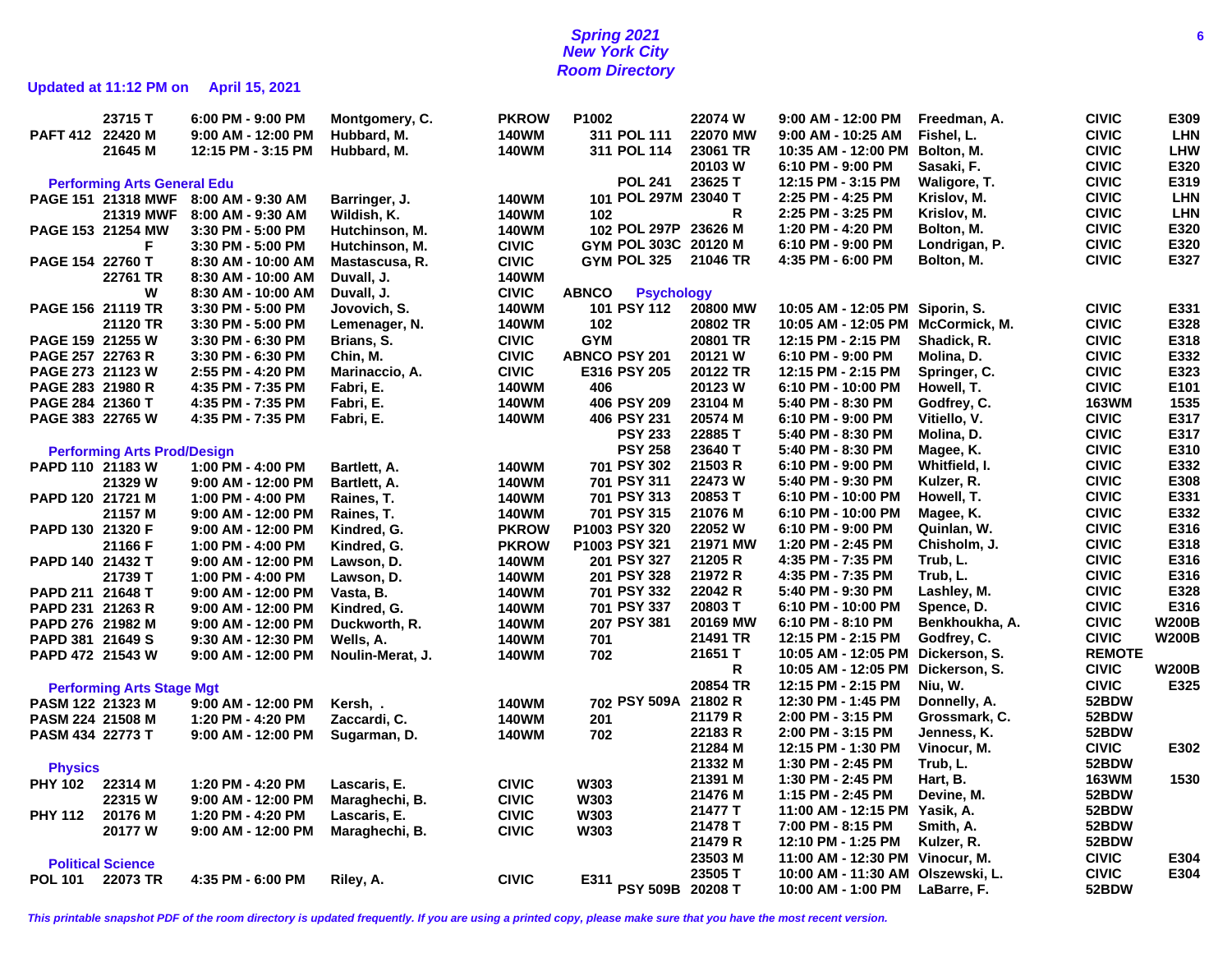# **Spring 2021 7 New York City Room Directory**

# **Updated at 11:12 PM on April 15, 2021**

| <b>PSY 627</b>    | 22251 W                      | 4:00 PM - 5:30 PM  | Faculty        | <b>CIVIC</b> | E320 TCH 203                |                | 23075 MW                  | 1:20 PM - 2:45 PM               | Wiggins, T.     | <b>CIVIC</b> | W210         |
|-------------------|------------------------------|--------------------|----------------|--------------|-----------------------------|----------------|---------------------------|---------------------------------|-----------------|--------------|--------------|
| <b>PSY 682</b>    | 21484 W                      | 5:40 PM - 8:30 PM  | Verdi, W.      | <b>163WM</b> | 1430 TCH 215                |                | 22128 MW                  | 10:35 AM - 12:00 PM Wiggins, T. |                 | <b>CIVIC</b> | E328         |
| <b>PSY 703</b>    | 20262 W                      | 7:00 PM - 9:45 PM  | Yasik, A.      | 52BDW        | <b>TCH 306</b>              |                | 23814 M                   | 5:40 PM - 7:30 PM               | Calabro, M.     | <b>163WM</b> | 2020         |
|                   | 21195 W                      | 7:00 PM - 9:45 PM  | Reing, M.      | 52BDW        | <b>TCH 453</b>              |                | 23246 T                   | 4:35 PM - 7:35 PM               | Darbes, T.      | <b>163WM</b> | 1520         |
| <b>PSY 710</b>    | 20263 W                      | 4:00 PM - 6:45 PM  | Chisholm, J.   | <b>PKROW</b> | P1319                       |                |                           |                                 |                 |              |              |
| <b>PSY 712</b>    | 20264 R                      | 7:00 PM - 9:45 PM  | DeGroat, J.    | <b>PKROW</b> | P1319                       |                | <b>Technology Systems</b> |                                 |                 |              |              |
|                   | 23200 T                      | 1:20 PM - 4:20 PM  | Dickerson, S.  | <b>163WM</b> | 1530 TS 105                 |                | 20195 MW                  | 1:20 PM - 3:20 PM               | Nomee, J.       | <b>CIVIC</b> | <b>W206</b>  |
| <b>PSY 713</b>    | 20265 T                      | 4:00 PM - 6:45 PM  | Hart, B.       | <b>PKROW</b> | P1319                       |                | 20196 MW                  | 3:30 PM - 5:30 PM               | Nomee, J.       | <b>CIVIC</b> | W206         |
|                   | 20266 T                      | 4:00 PM - 6:45 PM  | Zaccario, M.   | <b>PKROW</b> | P1321                       |                |                           |                                 |                 |              |              |
|                   | 23519 T                      | 4:00 PM - 6:45 PM  | Sossin, K.     | 52BDW        |                             | <b>Theatre</b> |                           |                                 |                 |              |              |
| <b>PSY 715</b>    | 23153 W                      | 1:20 PM - 4:20 PM  | Myszkowski, N. | <b>PKROW</b> | P1321 THR 502               |                | 20420 MW                  | 11:00 AM - 2:00 PM              | Jacobus, J.     | <b>CIVIC</b> | W517         |
| <b>PSY 716</b>    | 21486 R                      | 4:00 PM - 6:45 PM  | Shavit, A.     | <b>PKROW</b> | P1319                       |                | 20421 MW                  | 11:00 AM - 2:00 PM              | Billingsley, H. | <b>CIVIC</b> | W526         |
|                   | 23677 R                      | 4:00 PM - 6:45 PM  | Shavit, A.     | 52BDW        | <b>THR 504</b>              |                | 20506 TR                  |                                 |                 | <b>CIVIC</b> | <b>LHW</b>   |
|                   | 23871W                       | 10:00 AM - 1:00 PM | Myszkowski, N. | 52BDW        |                             |                | 21040 M                   | 3:30 PM - 5:00 PM               | Owens, C.       | <b>CIVIC</b> | E328         |
| <b>PSY 719</b>    | 23258 M                      | 3:30 PM - 5:30 PM  | Sossin, K.     | 163WM        | 1525                        |                |                           | 2:30 PM - 4:00 PM               | Rhinehart, B.   |              |              |
| <b>PSY 723</b>    | 23785 T                      | 10:00 AM - 1:00 PM | Rosenthal, L.  | 52BDW        |                             |                | W                         | 3:15 PM - 4:45 PM               | Rhinehart, B.   | <b>CIVIC</b> | E328         |
| <b>PSY 733</b>    | 23922W                       | 1:30 PM - 4:30 PM  | Godfrey, C.    | <b>163WM</b> | <b>THR 506</b>              |                | 20427 F                   | 11:00 AM - 2:00 PM              | Chivu, I.       | <b>CIVIC</b> | <b>W526</b>  |
| <b>PSY 739</b>    | 23841 R                      |                    |                | 52BDW        | 1520 THR 522<br><b>B402</b> |                | 20864 T                   | 11:30 AM - 1:00 PM              | Bacon, C.       | <b>CIVIC</b> | <b>W517</b>  |
|                   |                              | 4:00 PM - 6:45 PM  | Rao, A.        |              |                             |                | R                         | 11:30 AM - 1:00 PM              | Bacon, C.       | <b>CIVIC</b> | <b>W501</b>  |
|                   | 23842 R                      | 4:00 PM - 6:45 PM  | Stokes, J.     | 52BDW        | <b>B419</b>                 |                | 20424 T                   | 1:15 PM - 2:45 PM               | Bacon, C.       | <b>CIVIC</b> | W517         |
| <b>PSY 751</b>    | 23297 R                      | 7:00 PM - 9:45 PM  | Stokes, J.     | <b>163WM</b> | 1425                        |                | R                         | 1:30 PM - 3:00 PM               | Bacon, C.       | <b>CIVIC</b> | <b>W526</b>  |
|                   | 23298 R                      | 7:00 PM - 9:45 PM  | Reing, M.      | <b>163WM</b> | 2025                        |                | 20623 T                   | 11:00 AM - 12:30 PM             | Serrell, R.     | <b>CIVIC</b> | <b>W501</b>  |
| <b>PSY 777</b>    | 20269 M                      | 4:00 PM - 6:45 PM  | Denmark, F.    | <b>PKROW</b> | P1319                       |                | R                         | 11:00 AM - 12:30 PM             | Serrell, R.     | <b>CIVIC</b> | <b>W508</b>  |
| <b>PSY 829</b>    | 22009 M                      | 4:00 PM - 6:45 PM  | Mowder, B.     | <b>CIVIC</b> | E327 THR 524                |                | 20425 M                   | 6:30 PM - 9:30 PM               | Dudley, M.      | <b>CIVIC</b> | W509         |
| <b>PSY 844</b>    | 22010 M                      | 4:00 PM - 6:45 PM  | Mowder, B.     | <b>CIVIC</b> | E327 THR 532                |                | 20429 MW                  | 9:00 AM - 10:25 AM              | Billingsley, M. | <b>CIVIC</b> | W509         |
|                   |                              |                    |                |              |                             |                | 20507 MW                  | 9:00 AM - 10:25 AM              | Billingsley, H. | <b>CIVIC</b> | <b>W526</b>  |
|                   | <b>Public Administration</b> |                    |                |              | <b>THR 542</b>              |                | 20426 W                   | 5:00 PM - 9:00 PM               | Rhinehart, B.   | <b>CIVIC</b> | W501         |
| <b>PAA 604</b>    | 22383 T                      | 5:40 PM - 8:30 PM  | Crosby, A.     | <b>163WM</b> | 2035 THR 544                |                | 20423 T                   | 11:30 AM - 1:00 PM              | Jonassen, H.    | <b>CIVIC</b> | E305         |
|                   |                              |                    |                |              |                             |                | R                         | 5:30 PM - 7:00 PM               | Jonassen, H.    | <b>CIVIC</b> | W518         |
| <b>Publishing</b> |                              |                    |                |              | <b>THR 546</b>              |                | 20508 R                   | 11:00 AM - 1:00 PM              | Lewis, S.       | <b>163WM</b> | 1235         |
| <b>PUB 612</b>    | 22840 T                      | 6:10 PM - 9:00 PM  | Berkowitz, D.  | <b>163WM</b> | 1535 THR 552                |                | 20497 W                   | 3:30 PM - 7:30 PM               | Baker, E.       | <b>CIVIC</b> | W525         |
| <b>PUB 628</b>    | 22286 R                      | 6:10 PM - 9:00 PM  | Mcintyre, T.   | <b>163WM</b> | 1535 THR 602                |                | 20492 M                   | 2:30 PM - 5:30 PM               | Aston, S.       | <b>CIVIC</b> | W517         |
|                   |                              |                    |                |              |                             |                | W                         | 3:15 PM - 6:15 PM               | Aston, S.       | <b>CIVIC</b> | W517         |
| <b>Russian</b>    |                              |                    |                |              |                             |                | 20493 MW                  | 3:30 PM - 6:30 PM               | Schwartz, B.    | <b>CIVIC</b> | W526         |
| <b>RUS 102</b>    | 20252 TR                     | 9:00 AM - 10:25 AM | Danylenko, A.  | <b>CIVIC</b> | LHN THR 603                 |                | 20494 M                   | 12:45 PM - 2:15 PM              | Marinaccio, A.  | <b>CIVIC</b> | <b>LHN</b>   |
| <b>RUS 304</b>    | 23654 TR                     | 12:15 PM - 1:40 PM | Danylenko, A.  | <b>CIVIC</b> | E309                        |                | W                         | 1:30 PM - 3:00 PM               | Marinaccio, A.  | <b>CIVIC</b> | E308         |
|                   |                              |                    |                |              | <b>THR 622</b>              |                | 20495 M                   | 11:00 AM - 12:30 PM             | May, C.         | <b>CIVIC</b> | <b>W501</b>  |
|                   |                              |                    |                |              |                             |                | W                         | 9:00 AM - 10:30 AM              | May, C.         | <b>CIVIC</b> | W501         |
| <b>Sociology</b>  |                              |                    |                |              |                             |                | 20505 TR                  | 9:00 AM - 10:25 AM              | Serrell, R.     | <b>CIVIC</b> | W517         |
| <b>SOC 102</b>    | 21992 W                      | 6:10 PM - 9:00 PM  | Levine, J.     | <b>CIVIC</b> | E310<br>E310 THR 624        |                | 20496 F                   | 4:35 PM - 7:35 PM               | Dudley, M.      | <b>CIVIC</b> | W509         |
| <b>SOC 112</b>    | 23333 MW                     | 4:35 PM - 6:00 PM  | Foerster, A.   | <b>CIVIC</b> |                             |                | 20498 MW                  |                                 |                 | <b>CIVIC</b> | W517         |
| <b>SOC 227</b>    | 23336 MW                     | 2:55 PM - 4:20 PM  | Foerster, A.   | <b>CIVIC</b> | E323 THR 636                |                |                           | 9:00 AM - 10:25 AM              | Brown, A.       | <b>CIVIC</b> | <b>ABNCO</b> |
|                   |                              |                    |                |              |                             |                | 20499 T                   | 3:00 PM - 4:30 PM               | Brown, A.       |              |              |
|                   | <b>Software Engineering</b>  |                    |                |              |                             |                | R                         | 3:00 PM - 4:30 PM               | Brown, A.       | <b>CIVIC</b> |              |
| <b>SE 677</b>     | 22120 M                      | 6:10 PM - 9:00 PM  | Skevoulis, S.  | <b>163WM</b> | 1420 THR 642                |                | 20500 T                   | 10:30 AM - 2:30 PM              | Manolikakis, A. | <b>CIVIC</b> | <b>W526</b>  |
|                   |                              |                    |                |              |                             |                | R                         | 10:30 AM - 2:30 PM              | Manolikakis, A. | <b>CIVIC</b> | W517         |
| <b>Taxation</b>   |                              |                    |                |              | <b>THR 652</b>              |                | 20502 T                   | 1:00 PM - 4:00 PM               | Baker, E.       | <b>CIVIC</b> | E329         |
| <b>TAX 250</b>    | 22340 W                      | 5:40 PM - 8:30 PM  | Presinal, C.   | <b>CIVIC</b> | E330                        |                | R                         | 5:00 PM - 8:00 PM               | Baker, E.       | <b>CIVIC</b> | W525         |
| <b>TAX 625</b>    | 21041 M                      | 5:40 PM - 8:30 PM  | Cleary, P.     | <b>CIVIC</b> | <b>THR 662</b><br>E318      |                | 20503 F                   | 11:00 AM - 3:00 PM              | Setrakian, E.   | <b>CIVIC</b> | W509         |
|                   |                              |                    |                |              | <b>THR 682</b>              |                | 20501 W                   | 11:15 AM - 1:15 PM              | Lewis, S.       | <b>163WM</b> | 1235         |
| <b>Teaching</b>   |                              |                    |                |              | <b>THR 702</b>              |                | 20549 F                   | 3:30 PM - 7:30 PM               | Manolikakis, A. | <b>CIVIC</b> | W517         |
|                   |                              |                    |                |              |                             |                | 20550 F                   | 3:30 PM - 7:30 PM               | Urso, K.        | <b>CIVIC</b> | <b>ABNCO</b> |